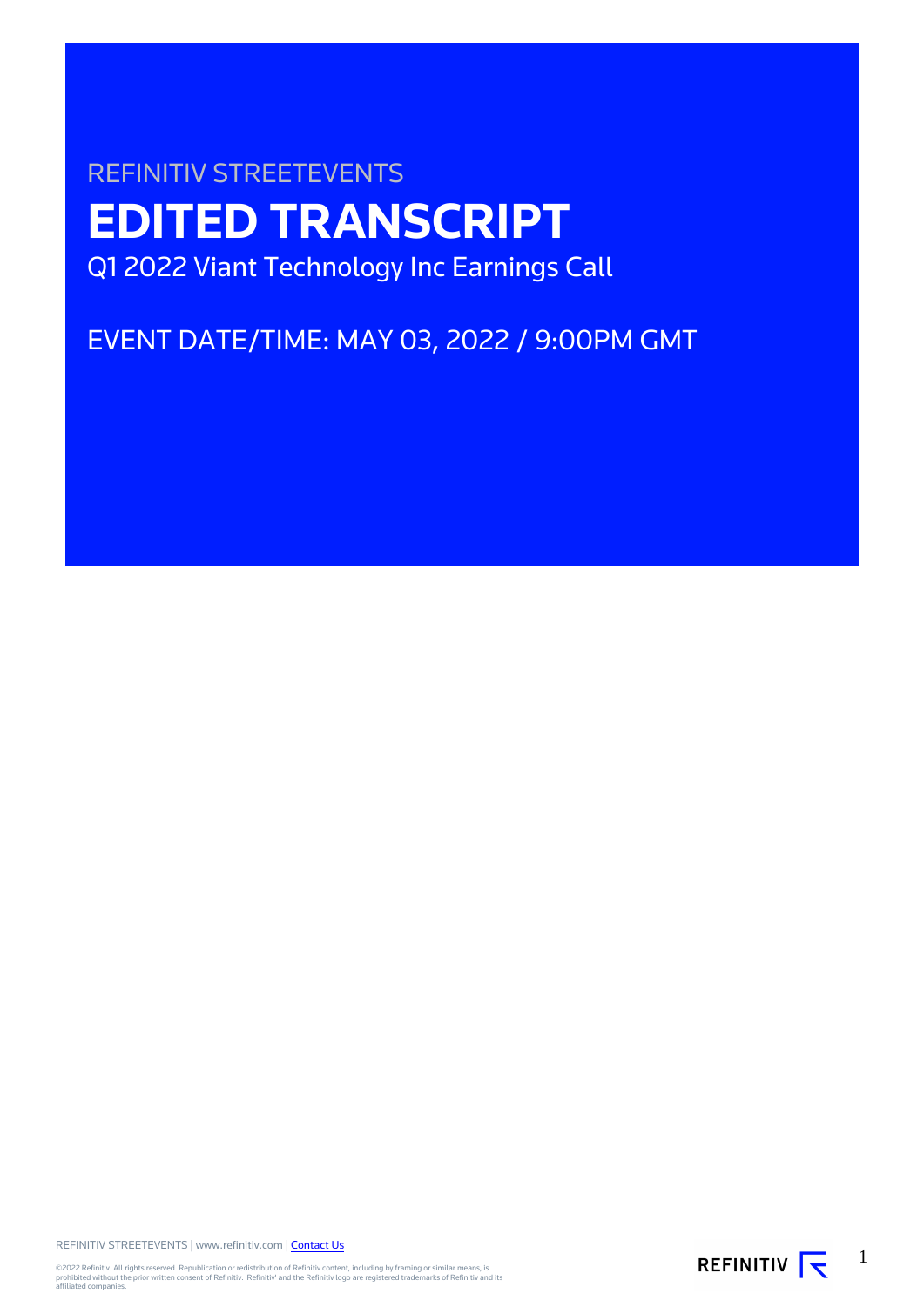# **CORPORATE PARTICIPANTS**

**Chris Vanderhook** Viant Technology Inc. - Co-Founder, COO & Director **Lawrence J. Madden** Viant Technology Inc. - CFO **Tim Vanderhook** Viant Technology Inc. - Co-Founder, Chairman & CEO

## **CONFERENCE CALL PARTICIPANTS**

**Andrew Jordan Marok** Raymond James & Associates, Inc., Research Division - Analyst **Andrew M. Boone** JMP Securities LLC, Research Division - Director & Equity Research Analyst **Laura Anne Martin** Needham & Company, LLC, Research Division - Senior Research Analyst **Maria Ripps** Canaccord Genuity Corp., Research Division - Analyst **Nicole Borsje** The Blueshirt Group, LLC - MD of IR

### **PRESENTATION**

#### **Operator**

Okay. Hello, everyone, and welcome to Viant's First Quarter 2022 Earnings Call. My name is David, and I will be your operator today. Before I hand the call over to the Viant leadership team, I'd like to just go over a few housekeeping notes for the program. As a reminder, this webinar is being recorded. (Operator Instructions) Thank you for your attendance today.

I would now like to turn the call over to Nicole Borsje with The Blueshirt Group.

## **Nicole Borsje The Blueshirt Group, LLC - MD of IR**

Thank you, David. Good afternoon, and welcome to Viant Technologies' first quarter 2022 financial results conference call. On the call today are Tim Vanderhook, Co-Founder and Chief Executive Officer; Chris Vanderhook, Co-Founder and Chief Operating Officer; and Larry Madden, Chief Financial Officer.

I'd like to remind you that we will make forward-looking statements on our call today that are based on assumptions and subject to future events, risks and uncertainties that could cause actual results to differ materially from those projected. We undertake no obligation to update these statements, except as required by law. For more information about factors that may cause actual results to differ materially from forward-looking statements and our entire safe harbor statement, please refer to the press release issued today as well as the risks and uncertainties described in our Form 10-K and other filings with the SEC.

During today's call, we will also present both GAAP and non-GAAP financial results. Additional disclosures regarding these non-GAAP measures, including a reconcile of GAAP to non-GAAP measures are included in the press release we issued today in our filings with the SEC and in the supplemental financial slides posted to our Investor Relations website to accompany today's presentation.

I would now like to turn the call over to Tim Vanderhook, Chief Executive Officer of Viant. Tim?

# **Tim Vanderhook Viant Technology Inc. - Co-Founder, Chairman & CEO**

Thank you, everyone, for joining us for our first quarter earnings call. Our team continued to execute very well in the first quarter, and we had a successful start to the year. Our first quarter results were highlighted by accelerating growth in active customers, which increased 23% year-over-year as we continue to gain share across the programmatic advertising market. Larry will cover the financials in detail in a minute, but we again met our revenue and EBITDA guidance for the first quarter.

Our people-based advertising platform is becoming more strategic for larger advertisers, and we are fostering deeper relationships across advertiser and agency customers. These customers see an opportunity to allocate more of their budgets to programmatic advertising through our Adelphic software and they value its ability to offer personalized advertising in cookie-less environments. We are excited about the progress we are having with our customers, coupled with the robust growth we are seeing in total customer count and we continue to believe that Adelphic is gaining market share as the industry's leading people-based DSP.

With that said, let me move on to some highlights from the first quarter and our latest thoughts on the industry landscape as a whole.

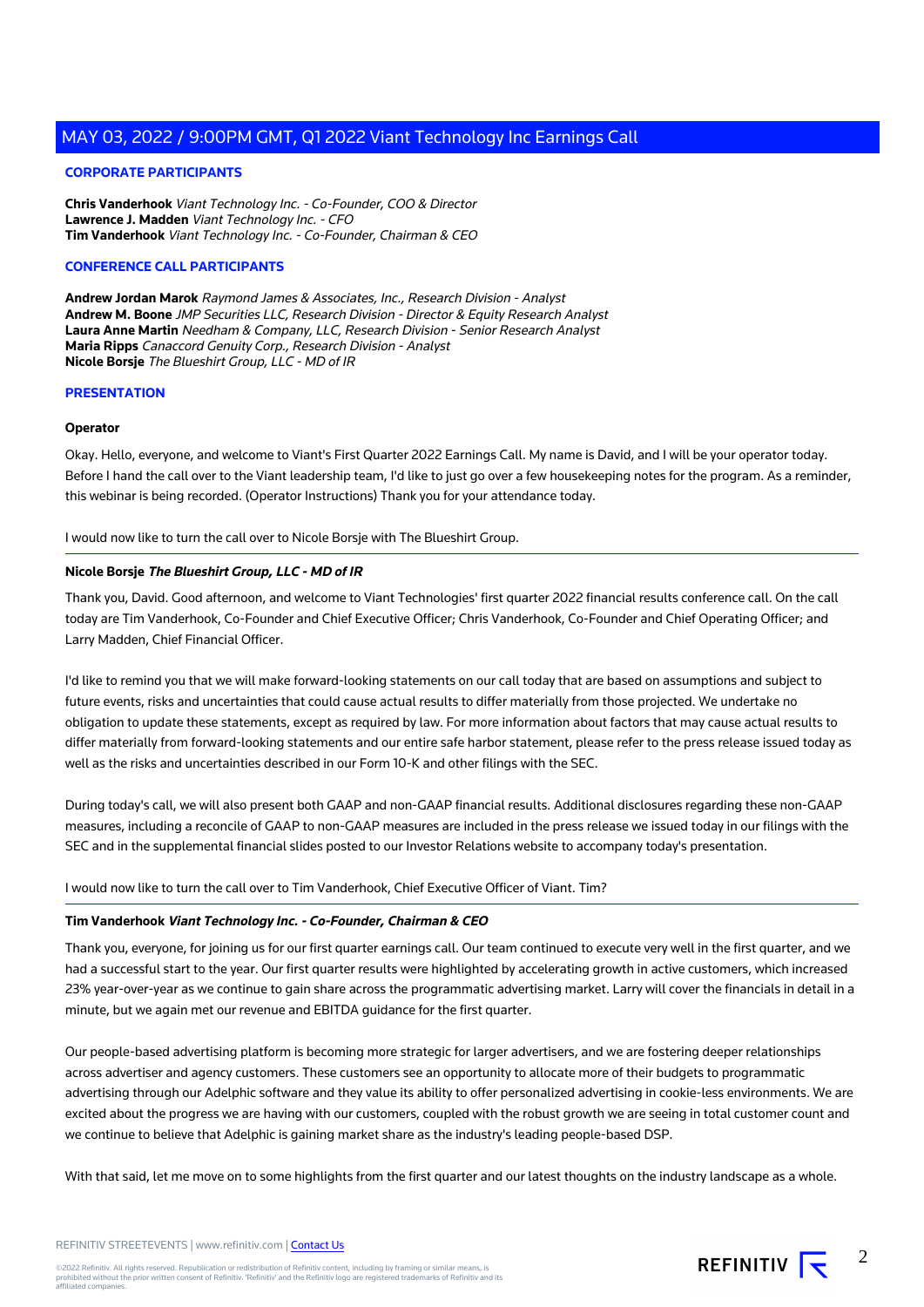Digital advertising has been and continues to be one of the most exciting and dynamic industries to work in. The momentum driving advertisers to spend across programmatic advertising have never been stronger. And at the same time, there has never been as much scrutiny on privacy and the sharing of personal data as there is today.

Our people-based ad platform, Adelphic, which is powered by our household ID technology is squarely positioned to help advertisers successfully navigate these 2 major dynamics and drive better ROI on their ad dollars. The explosive growth in connected TV continues to be one of the biggest drivers of programmatic ad spend across the industry, and we have continued to see strong growth in CTV spend on our platform.

Netflix is a prime example of how changes across the industry continue to drive momentum for programmatic spend growth. While Netflix has been steadfast in their vision of monetizing users solely through subscriptions, their recent announcement around launching an ad-supported option will open a massive new opportunity for CTV spend. Whether or not this strategy materializes for them, the CTV industry as a whole continues to expand and continues to shift dollars, add inventory and mind share to programmatic advertising on CTV over the longer term.

Looking at spending trends of advertisers across our customer base, we are seeing a very strong appetite from an increasingly diverse mix of consumer-facing businesses to reach customers through programmatic ads. This includes everything from crypto and online gaming to the rise of retail media networks and direct-to-consumer businesses. Advertisers are focused on not only driving online engagement and measuring attribution, but also connecting attribution between online and offline channels. Our Adelphic software is uniquely suited to help advertisers achieve this.

One of the most interesting trends we have seen with advertisers across Adelphic is their growing interest in our measurement and advanced reporting tools. As advertisers are finding it more challenging to quantify their return on ad spend from certain digital channels, they are turning to our Adelphic platform and seeing better performance from our household ID technology. Our customers' willingness to spend more for our measurement and advanced reporting tools is an indication of the clear value we are providing to our customers. Chris will elaborate further on some of the updates to our platform that are driving better ROI for our customers.

I want to reiterate my confidence in our ability to continue gaining market share in the very large and growing market for programmatic advertising. The spending trends we are seeing across our business, coupled with the strong new customer growth we are experiencing and the increasingly strategic conversations we are having with large customers are all highly encouraging trends that reinforce this confidence. We are excited by these micro and macro trends, and we'll continue to innovate and invest in expanding our infrastructure and technology to take advantage of this enormous opportunity.

I'll now turn things over to Chris to discuss some key strategic updates across our customers and technology platform.

# **Chris Vanderhook Viant Technology Inc. - Co-Founder, COO & Director**

Thanks, Tim. We believe our software is best-in-class and offers immense value to our clients. The virtuous cycle we're seeing play out with our customers begins with Viant creating best-in-class software that also has some of the lowest infrastructure costs in the industry. This combination allows us to offer compelling pricing options to our customers that save them money, which in turn allows them to consolidate more of their ad spending with Viant.

Our steady stream of innovation keeps this cycle in play. Last year, our mediator technology brought us more than 4x the cost efficiency of handling millions of ad requests every second. More recently, we released new features that enable our clients to strike direct deals with large content owners like Fox, NBC, Hulu, Paramount and countless others, all with the goal of consolidating even more of their spending in Adelphic.

Once a client starts consolidating spending across all channels, our software becomes ingrained within their organization and makes us very sticky. In Q1, we achieved 44% growth in advertiser spend, which is nearly twice the market growth rate. What does this mean? We are winning more new customers, we are consolidating even more ad spend with existing customers and we are now attracting much larger customers who have the ability to spend a lot more.

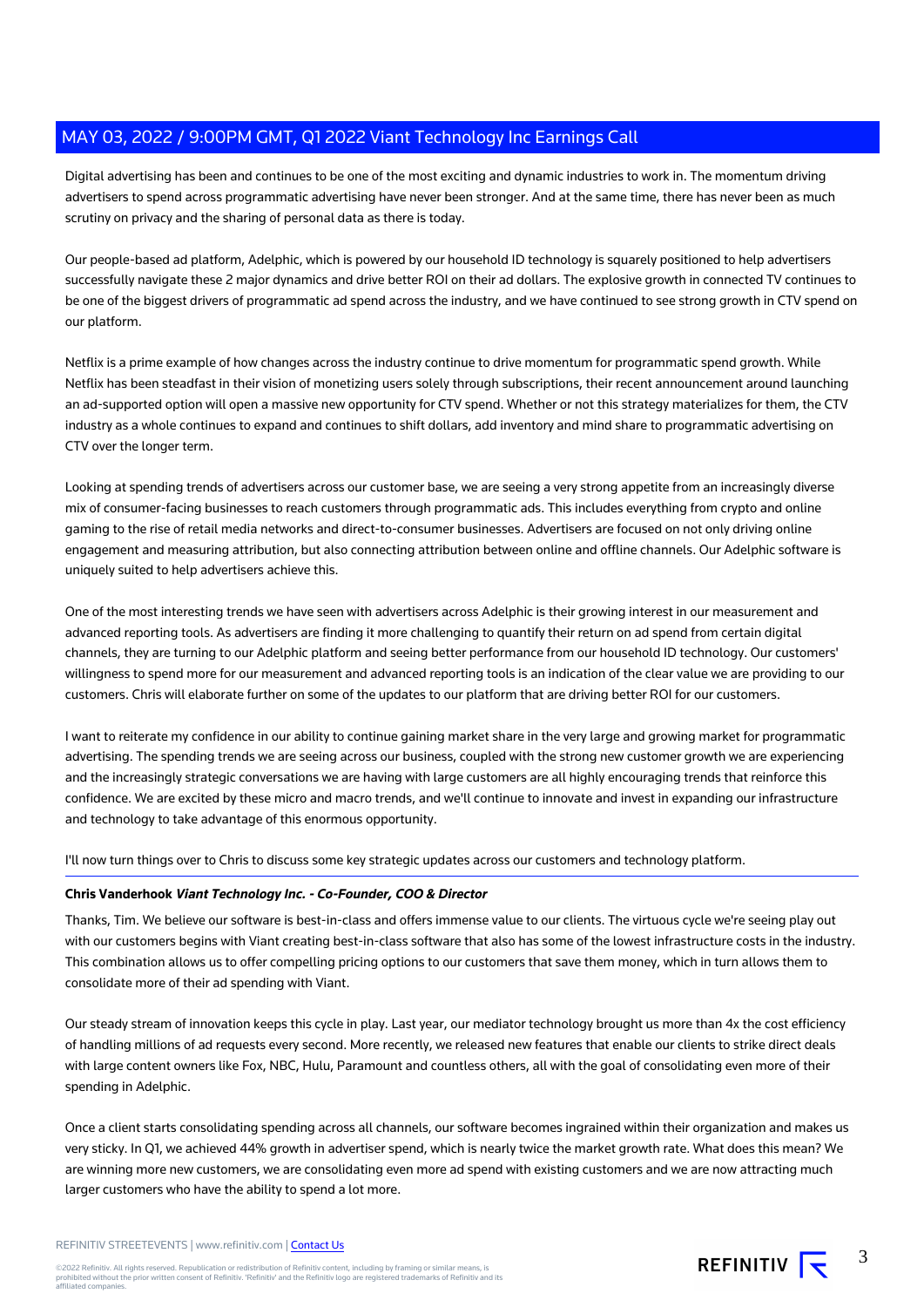We are undoubtedly increasing our share of the market. In Q1, we signed 27 new customers, surpassing our forecasts. Impressively, more than 60% of them went straight to our MSA process and adopted our percent of spend pricing option, completely bypassing the need to test us on a fixed price basis. This is a testament to the increasing momentum our software has gained with brands and their agencies. For the same period last year, it was reversed. 65% of our new customer wins came through our fixed price option. This means that we are shortening the sales cycle for customers to scale their spending in Adelphic.

As a further example of this shift in client behavior, Nestle Waters under agency became a significant customer in their first quarter on the platform under our percent of spend pricing option. They did not start as a fixed price customer. Instead, they capitalized on our platform's omnichannel capabilities as well as advanced reporting and measurement capabilities to drive a significant return on ad spend, which gave our client confidence to then double their planned spend in the first quarter. This is just one example of a customer adopting our software on a shortened sales cycle and continuing to consolidate more spending on our platform. This shift to our percent of spend pricing option is extremely encouraging for the future, and here's why.

In 2020, year 1 percent of spend customers spent twice the amount compared to year 1 fixed price customers. In 2021, year 1 percent of spend customers are now spending 4x that of year 1 fixed price customers. Although, we make a lower percentage per dollar of ad spend in this pricing option in the short term, our long-term goal of consolidating all of their ad spend is being achieved as these customers spend dramatically more. I talked about how we are attracting larger customers.

We also recently signed updated agreements with 3 advertising holding companies. These agreements and others are bringing us much larger brands like Disney, Amazon and Papa John's. With more customers, more ad spending, all happening in our percent of spend pricing option, this means that we are accelerating our market penetration. It also means that we are becoming a go-to platform for not only CTV, but across all channels as evidenced by the broad-based spending growth we're seeing in desktop and mobile, which is up 67%, audio up 60% and digital out-of-home up 346%.

In closing, our market share gains are very exciting. Our clients' needs are only increasing as we introduce new capabilities into our software. Updates on our data marketplace, identity resolution, advanced measurement and our updated household ID offering are resulting in heavy momentum with clients that we believe will further improve our revenue growth rates in the second half of the year.

Let me now turn things over to our CFO, Larry Madden, to discuss our financials and offer more detail on some of the spending trends we're seeing. Larry?

# **Lawrence J. Madden Viant Technology Inc. - CFO**

Thanks, Chris, and thank you, everyone, for joining us today. Before I begin, I'd like to remind everyone that we have posted supplemental financial slides to our Investor Relations website to accompany today's presentation. As Tim and Chris both mentioned, we are extremely pleased with the market share gains we achieved in Q1. Advertisers spend on the platform increased 44% over the prior year period, which represented our second highest quarterly growth rate since 2019. Such growth also represented a significant acceleration from full year 2021 levels where advertiser spend grew 29%. Marketers and their agencies are allocating more of their advertising budgets to our platform and we are winning new customers at an accelerating rate, which makes us more bullish than ever that our solution is resonating with customers.

Revenue growth for the quarter was in line with our expectations and adjusted EBITDA was slightly better than expected. As we indicated in March, growth across our percent of spend pricing model is far outpacing growth across fixed price and we expect this trend to continue going forward. This is coming from both new and existing customers. Our easy-to-use self-serve software is driving increased adoption and more dollars are moving to our platform. While this mix shift between pricing models will impact revenue growth rates near term, we do expect the relationship between growth and advertiser spend and growth in revenue to improve as we move through the year and beyond.

This afternoon, I will be discussing some of the highlights of our Q1 performance as well as some of the key financial and operational drivers during the quarter, and I will also be reviewing our current expectations for Q2 and the full year 2022. In terms of top line metrics

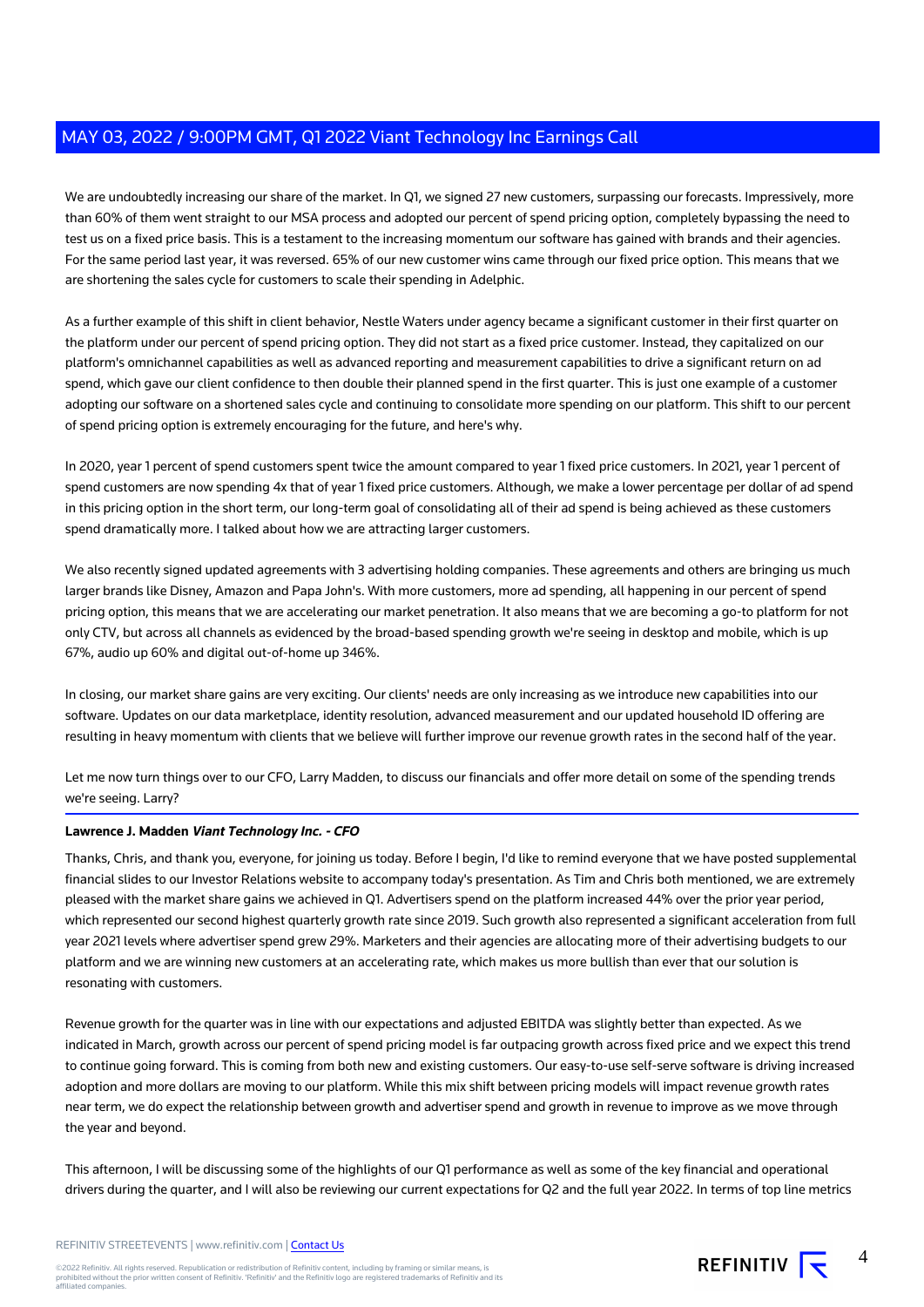for the first quarter, as I said, advertisers spend across our platform increased 44% over the prior year period, accelerating from 26% growth in Q4. Revenue was \$42.6 million, an increase of 6% over the prior year period. And contribution ex-TAC was \$27.5 million, an increase of 3% over the prior year period.

Advertiser spend on the platform in Q1 grew well in excess of the overall growth rates expected for the U.S. programmatic market. And as we previously indicated, we expect that trend to continue going forward. The lifetime value of a customer using our percentage spend pricing option is significantly greater than that of a fixed price customer, as a percent of spend customers ramp spend more significantly over time and have higher retention rates. Increasing customer adoption of our percent of spend pricing option has always been our goal because we believe it better positions us for more consistent, predictable, long-term value creation.

During the quarter, we saw solid growth in advertiser spend across all key digital channels as customers are increasingly using the full omnichannel capabilities of our platform. CTV continues to be a big driver of our growth and continues to represent our largest channel based on advertiser spend. Additionally, mobile, desktop, streaming audio and digital out-of-home all had strong increases in advertiser spend for the quarter. From a customer vertical perspective, during the quarter, we saw broad-based strength across all key customer verticals outside of automotive, with automotive continuing to be negatively impacted by supply chain issues.

Advertiser spend increased 53% across all customer verticals excluding automotive and 68% across 3 of our largest customer verticals; retail, healthcare and entertainment. Further investment in our sales, marketing and technology teams is also paying dividends as evidenced by the significant increase in the number of active customers. At the end of Q1, we had 327 active customers versus 266 in the prior year period, representing a net increase of 61 customers over the past 12 months or an increase of 23% year-over-year. Sequentially, the number of active customers increased by 18 compared to Q4, exceeding our expectations and representing a quarter-over-quarter increase of 6%.

One last point on revenue as it relates to geographic mix. As we mentioned in the past, virtually all of our revenue is generated in the United States. We have been intentional with this strategy and have little exposure to international advertising budgets at this time. We recognize that geopolitical and macro uncertainty is causing some concern over advertising spend in international markets, but given our limited exposure to international markets, we believe we have minimal risk associated with these events.

Turning now to operating expenses. Non-GAAP operating expenses, which represent the difference between contribution ex-TAC and adjusted EBITDA totaled \$31.4 million in the quarter, representing a year-over-year increase of 44%. The year-over-year increase is primarily attributable to the planned investments we've made over the past 12 months across the organization to further accelerate growth in advertiser spend and drive market share gains. Adjusted EBITDA for the quarter was negative \$3.9 million, slightly better than our expectations. For the quarter, our non-GAAP net loss, which excludes stock-based compensation, totaled negative \$6.8 million and non-GAAP loss per diluted share of Class A common stock was negative \$0.09 for the quarter.

From a cash flow perspective, we generated \$11.6 million of net cash from operating activities in Q1 and ended the quarter with \$248 million in cash or just over \$4 per share outstanding as of March 31, 2022. We also ended the year with a modest amount of debt totaling \$17.5 million and significant availability under our line of credit. We believe that our growth profile and healthy balance sheet position us extremely well to take advantage of the rapidly growing market opportunity in front of us. Before moving on to discussing our forward guidance, I'd like to briefly cover a couple of housekeeping items for modeling purposes.

In terms of share count, we ended the quarter with 14.1 million Class A common shares outstanding and 61.2 million total shares outstanding. By the end of 2022, we expect the Class A common share count to increase to approximately 15.2 million and total shares outstanding to increase to approximately 62.2 million. The expected increases are primarily the result of vesting activity under our long-term incentive plan. With respect to stock-based compensation, we recorded \$6.4 million of SBC in the first quarter and expect SBC to be approximately \$8 million per quarter for the balance of 2022.

And with that, I'll now turn to our guidance for Q2 and for the full year 2022. For the second quarter of 2022, we expect advertiser spend across our platform to continue to outpace expected market growth rates with expected growth of at least 35%. We expect revenue in the range of \$52.5 million to \$55 million, which represents year-over-year growth of approximately 4% to 9% and adjusted EBITDA in

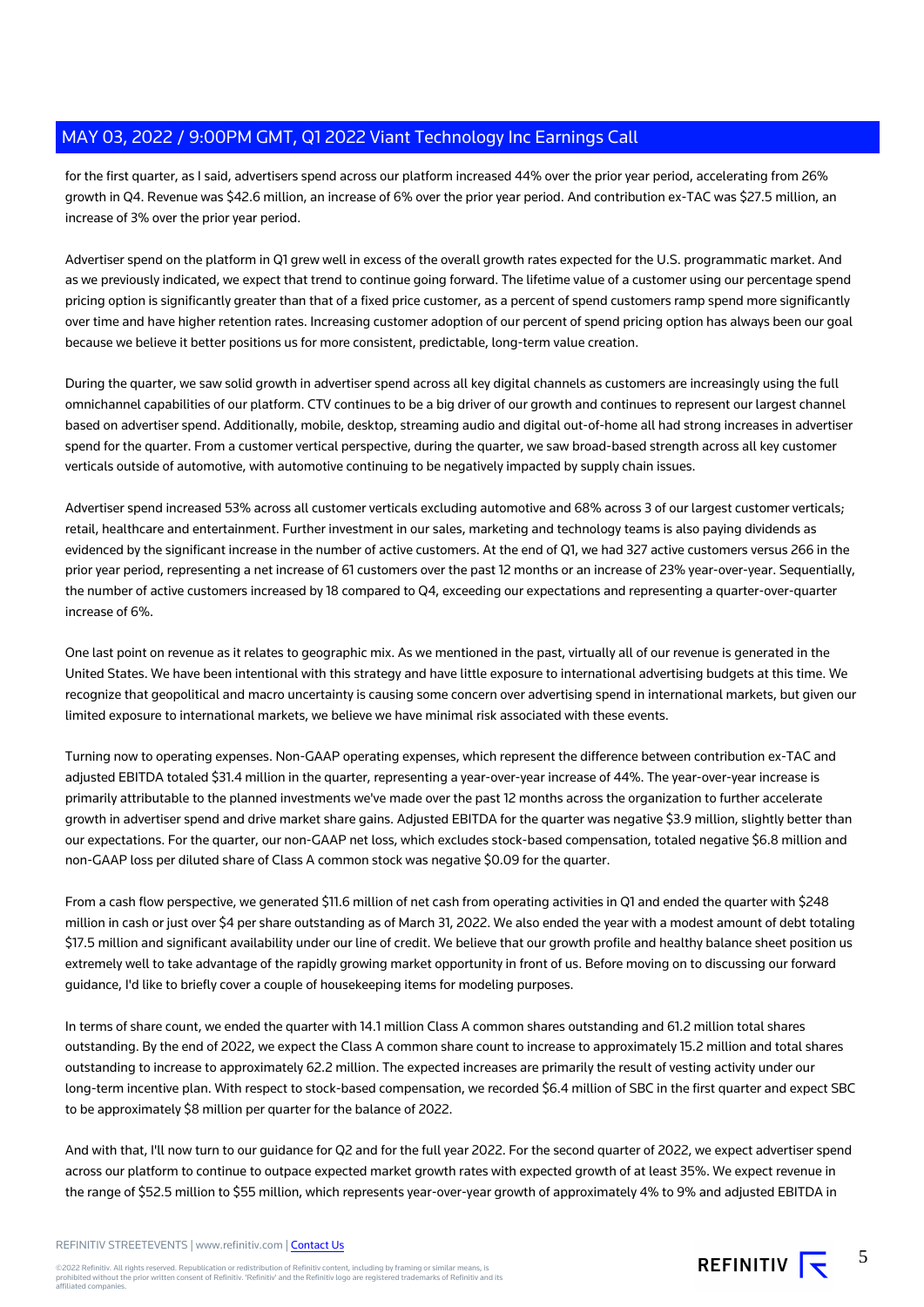the range of negative \$3 million to \$5 million, reflecting continuing investments in our growth initiatives. For the full year, we are reaffirming our previously issued guidance and expect advertiser spend across our platform to grow at least 35%. We expect revenue in the range of \$260 million to \$270 million, which represents year-over-year growth of approximately 16% to 20% and adjusted EBITDA in the range of \$25 million to \$35 million.

As we indicated in March, we intend to continue investing in critical areas of our business in 2022 to further accelerate growth in advertiser spend across our platform. We believe these incremental investments, although impacting EBITDA in the short term will further accelerate our growth and market share gains going forward. Our goal is to deliver outside growth in advertisers spend on the platform for many years to come. And as a percentage of spend is expected to be the main driver of such growth, we believe our revenue and contribution ex-TAC growth rates will significantly improve over time as such growth rates move closer to the overall growth in advertiser spend on the platform.

In closing, we have the utmost confidence that we will achieve our long-term targets of at least \$500 million in revenue and 35% adjusted EBITDA margins by 2025, if not sooner. Our conviction is centered around how marketers and agencies are responding to our solution today as evidenced by the acceleration in both advertiser spend and new customer wins that we are currently seeing across the platform. Our total addressable market is massive and we firmly believe our solution uniquely and effectively addresses many of the challenges that marketers are facing in today's dynamic digital landscape.

That concludes our prepared remarks today. And with that, I will now turn it back over to the operator to open the line to questions. Operator?

# **QUESTIONS AND ANSWERS**

### **Operator**

(Operator Instructions) And it looks like our first question is from Maria Ripps with Canaccord.

#### **Maria Ripps Canaccord Genuity Corp., Research Division - Analyst**

All right. Can you hear me? Perfect. So first, your revenue guidance implies approximately 25% growth for the second half of the year. Can you maybe just talk about what's embedded in your guidance in terms of sort of continued mix shift towards a percent of spent model? Do you extend that -- do you expect that mix to sort of moderate, and is there a way to quantify that? And then any thoughts you can share on the linearity of revenue growth in the second half of the year?

# **Tim Vanderhook Viant Technology Inc. - Co-Founder, Chairman & CEO**

Yes. Larry, do you want to take that?

# **Lawrence J. Madden Viant Technology Inc. - CFO**

Maria, thanks for the question. In terms of the second half, yes, those numbers kind of mid to high 20s, we're very confident that we'll be able to achieve them. We do, as we've said, expect the percentage of spend pricing options to continue to drive that growth. But one of the factors in terms of the growth rates in revenue and ex-TAC, that we're expecting that to improve in the second half is, if you look back at the first half of 2021, we had a significant amount of testing on the platform on fixed price, that now is on percentage of spend. So the first half in terms of 2022, the growth rates in revenue and the growth rates in ex-TAC are quite a bit lower than the growth rates in spend. We expect that to improve significantly in the second half. So spend will continue to grow significantly, but revenue and ex-TAC will begin to catch up in the second half.

# **Maria Ripps Canaccord Genuity Corp., Research Division - Analyst**

Got it. And then my second question is sort of also related to this topic. So with increasing mix shift towards percent of spend, can you maybe give us some color on the relative take rates between your different pricing models -- and maybe you can talk about sort of how those take rates have been trending over the past several quarters. So I guess, just any numbers you can share with us to bridge the gap between the platform usage and revenue growth here in the near term, that would be helpful?

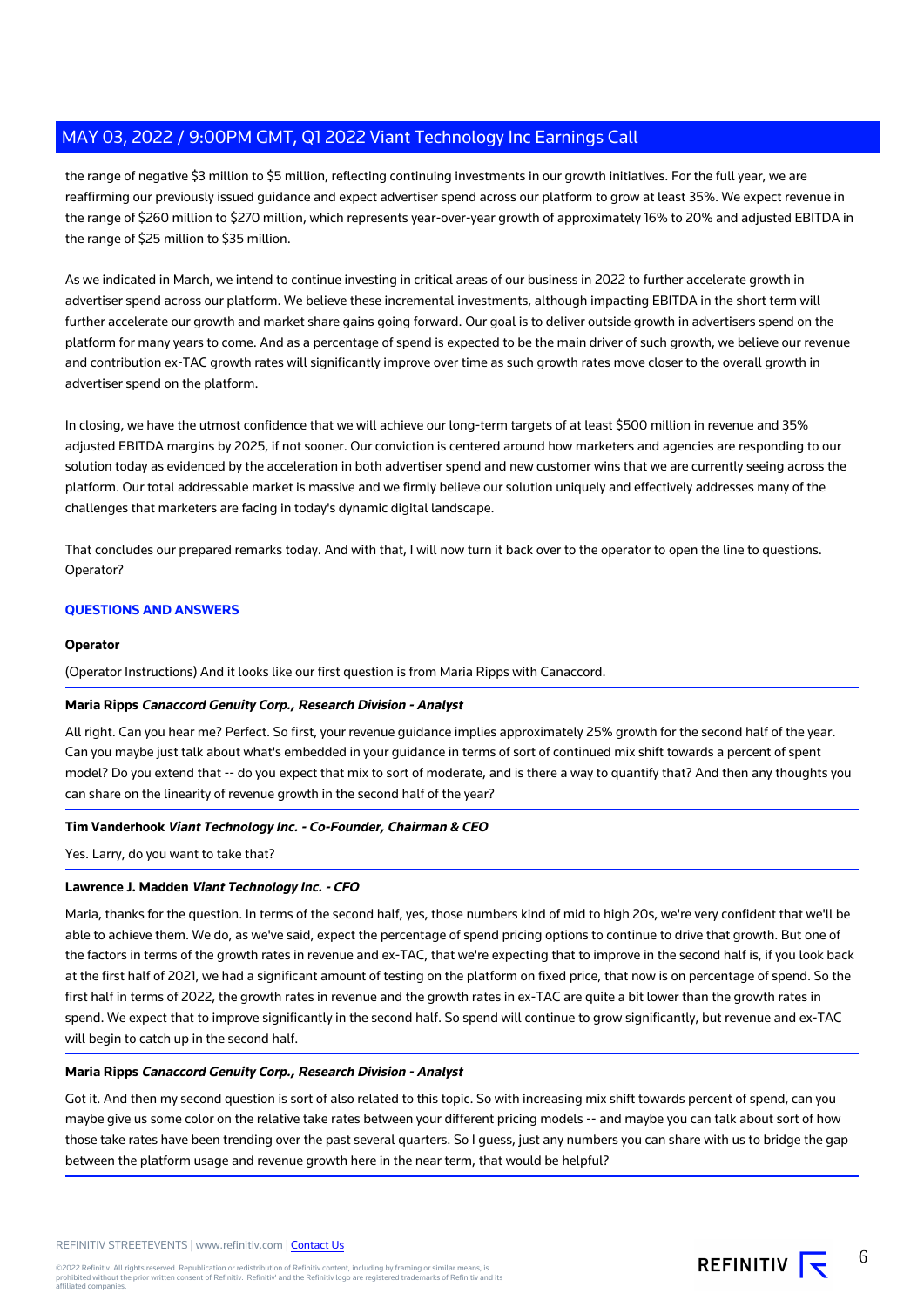## **Tim Vanderhook Viant Technology Inc. - Co-Founder, Chairman & CEO**

Yes. I think it's less of the of the take rate per se. We do make less, as I said earlier. We do make less than a percentage of spend per dollar that's spent, but the dollars are bigger, as I highlighted, when someone's on percentage of spend. When someone is on fixed price, yes, you're making -- you are making more per dollar, but you certainly don't have the spendability that you get out of the percent of spend type customers. I think it really is, though, if you listened to what Larry said around in his remarks around gross accounting or fixed price, that's really the -- that's the other piece that is the larger factor. But because we had a higher mix of fixed price testing last year, and now so many of those have moved over percentage spend and so many of our new customers from a percentage of spend, we expect the back half, really the growth rates and revenue to really increase, to where our full year guide will end up at.

### **Lawrence J. Madden Viant Technology Inc. - CFO**

And I would add, over time, post 2022, because we believe the percentage of spend will continue to be the driver, you will see the growth rates in revenue and ex-TAC get closer and closer to the growth rates in percentage of -- in terms of advertiser spend, as the fixed price component becomes a smaller and smaller piece of the total spend.

## **Operator**

Our next question comes from Laura Martin with Needham.

# **Laura Anne Martin Needham & Company, LLC, Research Division - Senior Research Analyst**

Can you hear me okay? Great. I'm going to start on some -- you guys brought up Netflix in your prepared remarks. And so I'm very interested in your thinking, as Disney+ brings in an ad-driven tier this year and Netflix, we assume next year. It feels like that's bad for you or maybe it's not, but that's my question, because it feels like suddenly there's going to be this enormous supply hitting the market of CTV ad units, and that will hurt CPMs in the near term, when you guys get paid as a percent of total ad spend. So since you just said the largest category -- the largest channel for you is CTV, isn't that bad for you, as they bring ad-driven tiers into the market?

#### **Tim Vanderhook Viant Technology Inc. - Co-Founder, Chairman & CEO**

I wouldn't say that at all. I'd say definitely the opposite. I think everybody reacted and our industry reacted similarly which was wow. I would probably pick Netflix, but if you put them out there today in terms of CTV, if they were to be ad-supported, they're likely #2 compared to YouTube, which is massive and marketers are going to need access to that. They're also -- if you're seeing the trend is that, a lot of these companies, they need the independent ad tech infrastructure to pull off an advertising business.

I think about Netflix opening up has so many benefits. One, it's going to enable all of linear television to shift. We need the growth in CTV and consumption and more content to be ad supported. So I think that's a huge benefit, number one. Because we still have another half of videos over on linear TV. And then the second part is, this is yet another example of yet another company and customer type building in ads business. And they just keep exploding. Last year, all the talk around retail media networks, I mean I can't tell you how many conversations we're having with different types of companies, content owners included, looking for key ad technology, namely a DSP to help power that business. So I think it's positive in tons of different directions.

# **Laura Anne Martin Needham & Company, LLC, Research Division - Senior Research Analyst**

Super helpful. And then my second one is for Larry. I understand that you guys are saying you're going to -- you're ramping up sales and technology and all these things and that's going to turn into revenue, more revenue in the second half. But when I actually look at the expenses year-over-year, I show sales and marketing down 3% and tech and development down 15%. So it looks like most of the cost increases were up at platform operations. So can you explain why those are going down, when I thought that the primary margin compression you cited, was you're building up sales and marketing?

#### **Lawrence J. Madden Viant Technology Inc. - CFO**

That is on a GAAP basis. You have to remember, our GAAP figures include quite a significant amount of stock-based comp. Last year, it was over \$17 million in the quarter. This year, it was over \$6 million in the quarter. We do have slides on our Investor Relations website that show basically taking the GAAP OpEx, backing out these non-cash items like D&A and SBC. And with that perspective, you can see the increase. And the increase this year, and particularly in Q1 is larger than the increase will be for the full year, because a lot of the increase is coming from the annualization of the investments we made last year, and most of the investments we made last year were

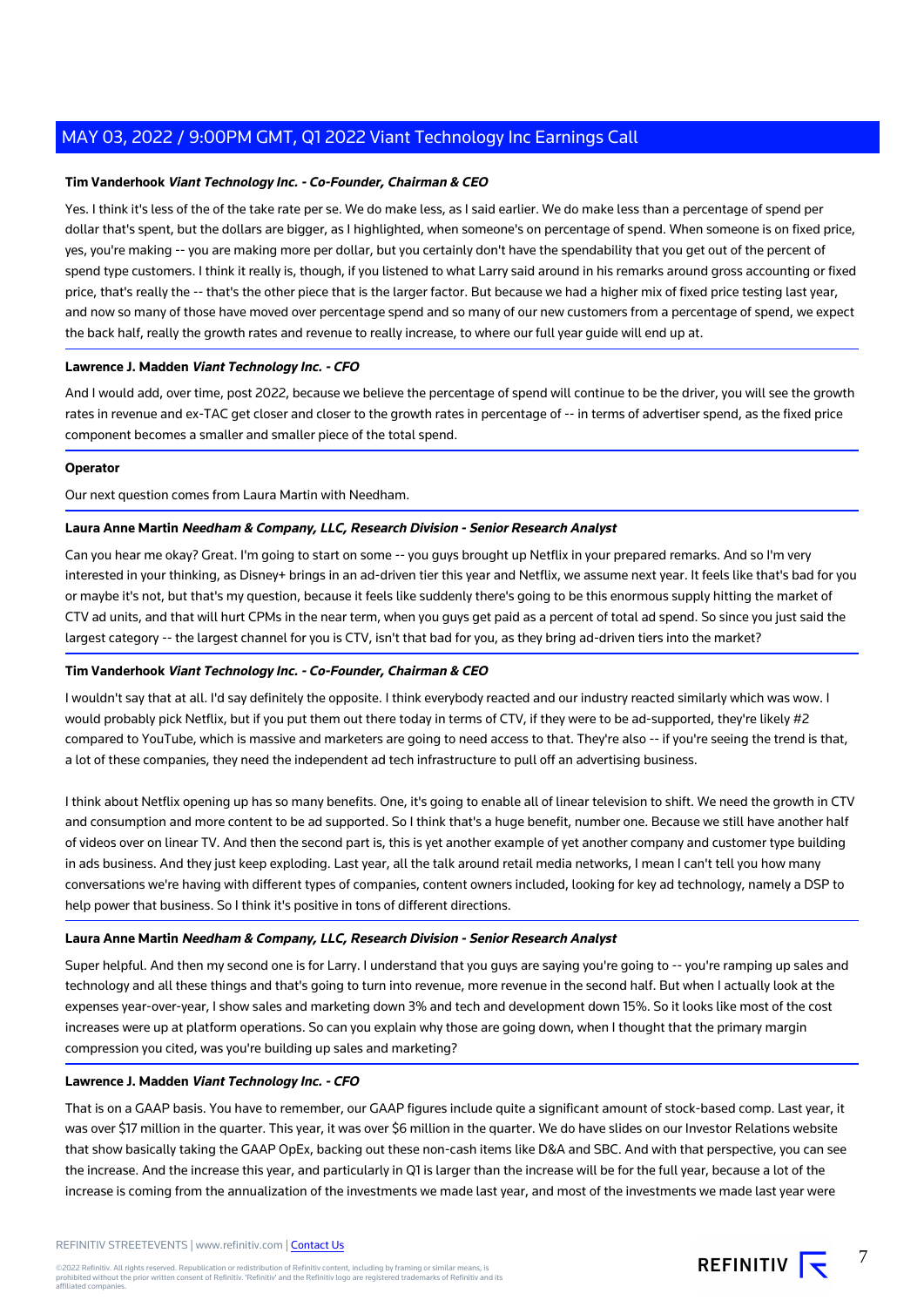post Q1.

So Q1 this year, in particular, has a higher increase in percentage -- percentage increase in OpEx, and that will go down over the course of the year. But you have to look at it without stock-based comp, without TAC and without DNA, all of those 3 numbers are included in the GAAP operating expenses.

# **Operator**

Our next question comes from Andrew Boone with JMP.

# **Andrew M. Boone JMP Securities LLC, Research Division - Director & Equity Research Analyst**

I wanted to hit first on privacy. Just given all the conversations that we continue to have with investors in terms of the changing privacy landscape, can you parse out just the risks to the business? Like how do we think about the potential for IP deprecation for you guys as well as the tailwinds, right? So as Google Ad ID goes away likely over the next 2 years, as cookies go away in 2023, can you just update us overall in terms of the tailwinds and the headwinds, as we think about the business, as it relates to privacy?

### **Chris Vanderhook Viant Technology Inc. - Co-Founder, COO & Director**

Yes. Let me start and you can fill in on the [other half]. When I think about -- look, if we rewind -- one year ago, this was a lot of what we talked about during our -- during the IPO, that these identifiers and these risks of these other businesses with IDs going away, and a heightened kind of awareness around privacy, this is really what our platform was built around. And for us, the long-term view, it's not a silver bullet strategy of one ID that works versus the others, it really is a framework. We talk about it, as our people-based framework, but really what does that truly end up meaning, where do we see where the kind of North Star is, these IDs that are supplied by big techs somewhat deprecate, go away, evolve, definitely get water down like they have been. But in the end, we think that addressable experiences only increase over time, because they're going to be a benefit for consumers. And what we're seeing right now is a huge trend, where content owners who have direct relationships with consumers and marketers who have direct relationships with consumers, need a platform in the middle to connect both sets of first-party data. That's really what is happening. That's number one.

Number two, where is that happening? It's not going to happen in the browser, it's not going to happen in Safari or across Android Live on their device, it's all going to happen server side between these entities and that really is going to allow for the privacy to take place, disclosure to consumers, but marketers in the end, get to offer a personalized advertising and see what they get for their money measurement.

So for us, this is exactly where we're positioned and it's a big increase. Big reason why we have such a large increase in our platform spend growing 44% this quarter. So that's our view on the privacy piece. It's going to continue, just like we said a year ago, but it is exactly where our platform is built.

#### **Tim Vanderhook Viant Technology Inc. - Co-Founder, Chairman & CEO**

And I'll just add to that. I mean, really, at a 50,000-foot view, what's happening in the privacy landscape, Cookies were an opt-out model. Consumers had to find them, delete them, figure out how to turn them off and keep doing that over and over. That privacy pendulum has shifted more towards an opt-in model, which is around the PII data associated with an e-mail address or the registration on an actual website. So I think what you're seeing at a high level, is the move from opt-out to opt in, and for us, that opt-in is usually on a people-based framework. And that's really where Chris mentioned, we bring in the data matching between the advertiser and the content owners, and that's what's been driving our growth. So we view digital identifiers being deleted as an absolute tailwind for our business. We've said it since we went public, and I think that will continue to be a tailwind for many years.

## **Andrew M. Boone JMP Securities LLC, Research Division - Director & Equity Research Analyst**

That's actually a nice segue to kind of my second question. As you guys brought up measurement last quarter in terms of the 100 plus partners. This quarter, you guys brought it up in the prepared remarks in terms of continued advancements there. Can you just double-click in terms of just the attribution and measurement side, and just talk about the progress that you've made there as well as just -- how do you think you compare against other DSPs that are out there and the differentiation between the platforms?

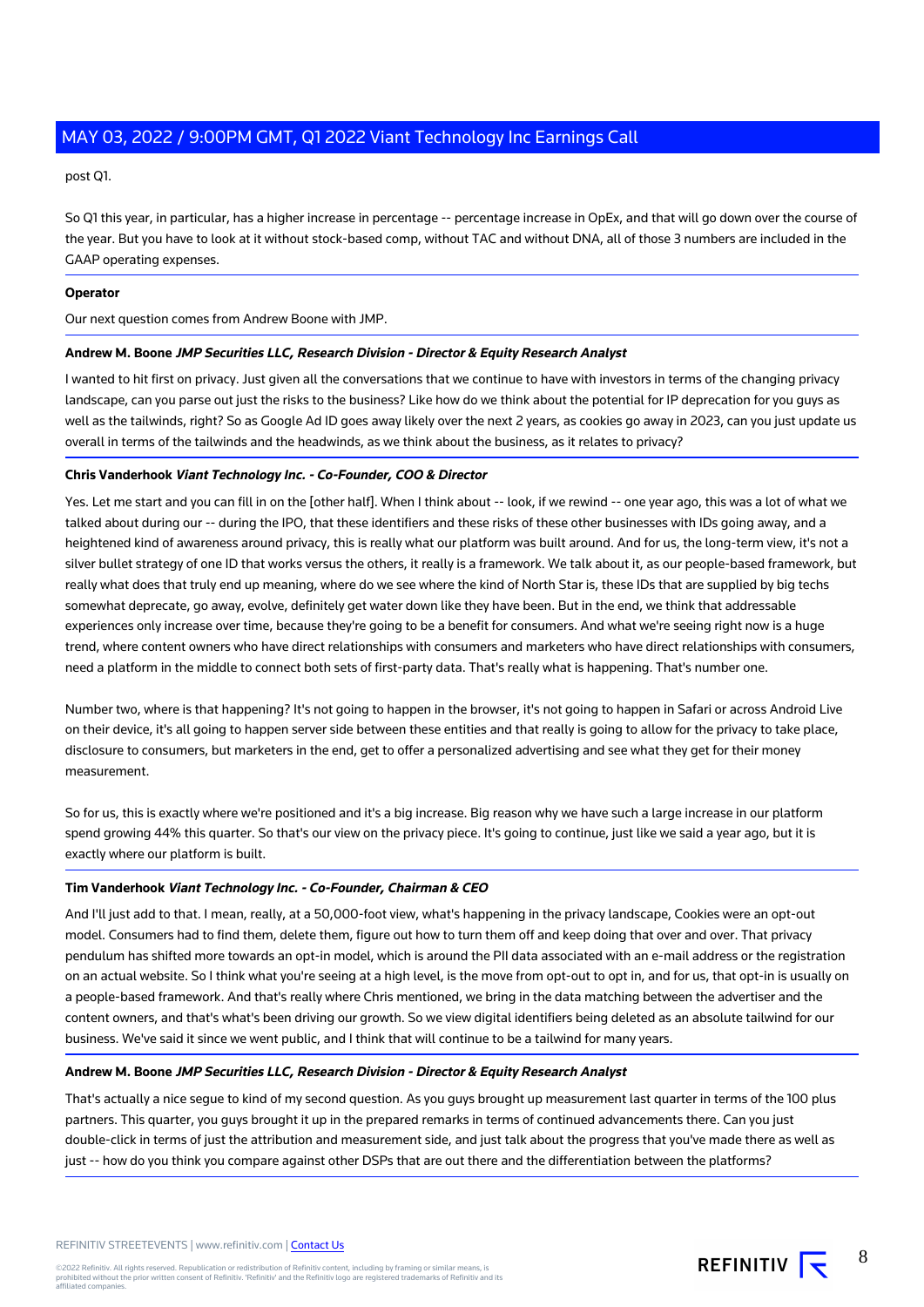## **Tim Vanderhook Viant Technology Inc. - Co-Founder, Chairman & CEO**

Yes, let me start on this one. I think the biggest differentiation from a measurement, that a people-based DSP offers versus our traditional large competitors, is that we can measure in-store sales or offline activity as well as online and e-commerce transactions that are happening. Everyone that's relying on a digital identifier, is only being able to measure or report back sales in these ID-based environments, which is primarily Google Chrome now. So the biggest advantage is right off the top, any business that operates in a physical retail space and in e-commerce online as a sales channel. We blend both of those back, and we're able to -- for them to understand what -- which ads are driving in-store sales, which ads are driving online sales and what that means for the total revenue of that organization. That is by far the #1 differentiator, when it comes to measurement.

### **Chris Vanderhook Viant Technology Inc. - Co-Founder, COO & Director**

I would say, too, just from our standpoint, we continue to -- we continue to roll out a ton of innovation around measurement. It's a huge reason why customers work with us. The value and the benefit of working with a people-based platform, is in the measurement. You get to truly see in the return on ad spend. And then you get to make clear decisions. This was taken for granted years ago, because big tech, whether [be it] a cookie or Apple giving you an IDFA, it was easy for everyone, it is the easy button for measurement. You knew that you showed an ad, did they show up in your website, download something, but easy.

But when you start to think about those going away, marketers have a huge challenge right now. And the big trend that we're seeing is them, really taking measurement in-house, and they're really having to do measurement on their own, in the cloud. They need partners to do that. When you think about us, that we -- like I said, how longstanding here, but we have our own Data Lake platform that connects in either customers use it on their own -- as their own clean room, or we connect into other third-party clean rooms like Snowflake.

So we have a huge lead here, and I think that you're going to see more innovation coming out of us. It's also going to be another big reason, why I think our revenue growth rates pick up in the back half of the year as well.

### **Operator**

Our next question comes from Andrew Marok with Raymond James.

#### **Andrew Jordan Marok Raymond James & Associates, Inc., Research Division - Analyst**

One more swing at the percent of spend issue. So with 60% of new customers coming in at percent of spend and revenue kind of in line with guidance in 1Q, does that imply that the shift to percent of spend is kind of progressing in line with your expectations so far?

#### **Chris Vanderhook Viant Technology Inc. - Co-Founder, COO & Director**

Yes. I mean what we don't control -- what I don't control is, when we go to market and a customer, let's say, like last year, they test us and fix price, I don't control when they make the move. A lot of that is an internal decision. They have to work through an MSA process, those can be lengthy. What we're seeing is, that we had great success last year with those customers, who tested our platform. They have shifted to percentage of spend. They're spending even more, and what we're not having to do, is prove ourselves at the start like we did, let's say, for the last couple of years.

Now the awareness level around buying in our Adelphic software has increased dramatically, and a lot of -- you see customers aren't holding us up saying, no, I'm not going to do the MSA with you yet. I want to test it on fixed price. They're going straight to an MSA, and they start spending. The benefit of that, I would say, is it's not that it was more than we expected per se. I think what we don't -- I know our retention rates increase in the percentage of spend, and they're spending even more. So really, it's fast-forwarding our progress in our sales cycle with these customers. And I think when we think about how much customers are spending with us, I think it fast-forwarded us in our long-term kind of projections, and it's actually really great to see. It does have a drag on the short term on the revenue growth. But again, we think that's going to subside in the back half.

#### **Andrew Jordan Marok Raymond James & Associates, Inc., Research Division - Analyst**

Understood. And also, we saw some strong results in some of the emerging verticals like our emerging channels like audio and digital out-of-home. Why don't you [guys give] just a little bit of carte blanche to talk about how those channels are driving value for advertisers and your platform, and how big can those become for you over time?